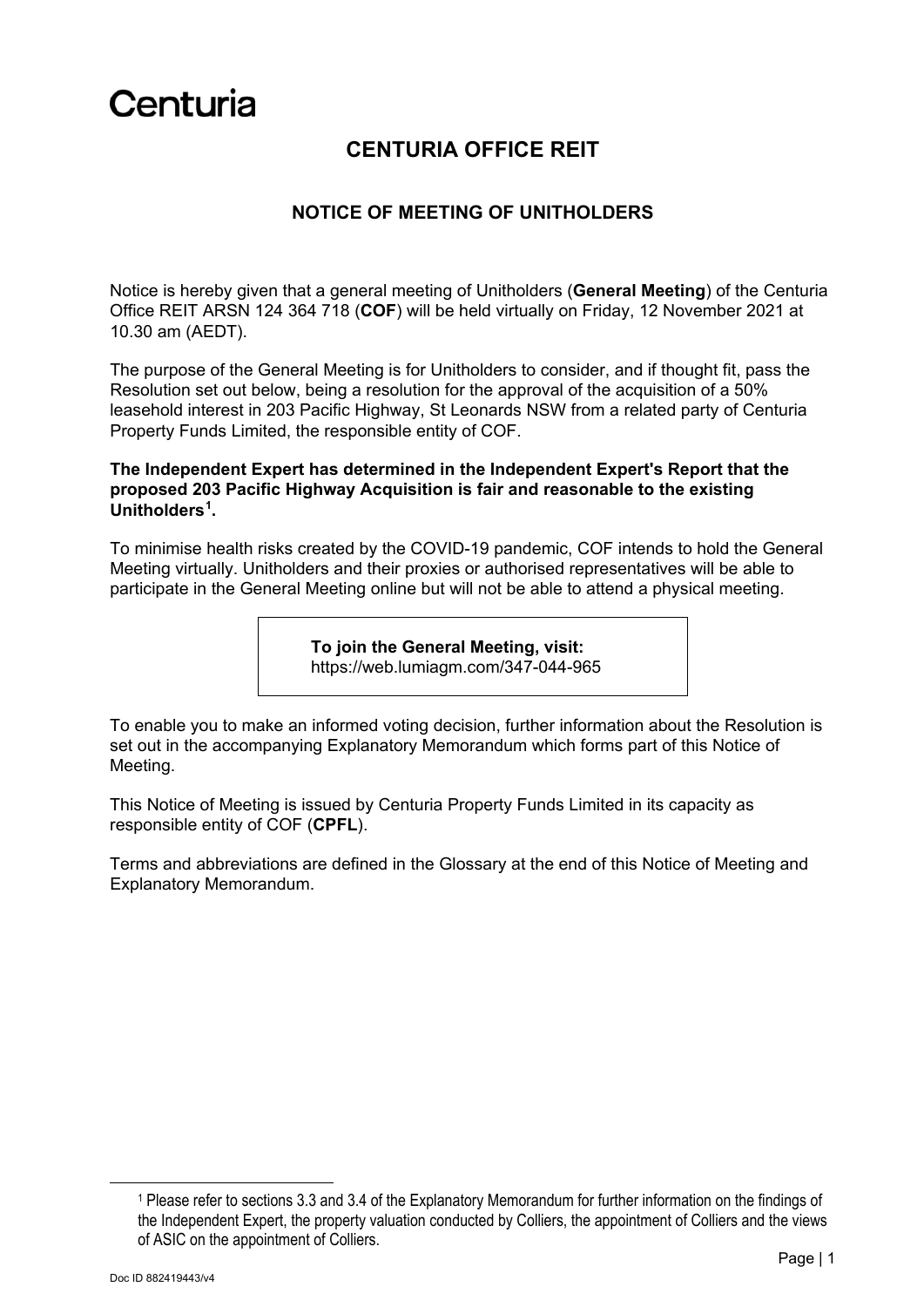#### <span id="page-1-0"></span>**1. RESOLUTION: Approval under Listing Rule 10.1 and Chapter 2E of the Corporations Act for the 203 Pacific Highway Acquisition**

To consider, and if thought fit, to pass the following resolution as an ordinary resolution of COF:

*"That for the purposes of Listing Rule 10.1, Chapter 2E of the Corporations Act (as modified by Part 5C.7 of the Corporations Act) and for all other purposes, approval be given for the purchase of a 50% leasehold interest in the land and building at 203 Pacific Highway, St Leonards NSW from Centuria Property Funds Limited as responsible entity of the Centuria 203 Pacific Highway Fund (203 Pacific Highway Acquisition), as detailed in the Explanatory Memorandum accompanying this Notice of Meeting."*

**Independent Expert's Report:** The Independent Expert has determined in the Independent Expert's Report that the proposed 203 Pacific Highway Acquisition is fair and reasonable to the existing Unitholders.

#### **Voting Exclusion:**

Pursuant to section 253E of the Corporations Act, CPFL and its associates are not entitled to vote their interest on the Resolution as they have an interest in the Resolution other than as a Unitholders. In addition, CPFL will disregard votes cast in favour of the Resolution by or on behalf of:

- (a) a party to the 203 Pacific Highway Acquisition and any other person who will obtain a material benefit as a result of the transaction (except a benefit solely by reason of being a Unitholder); and
- (b) an associate of such person or persons.

However, CPFL will not disregard a vote if:

- (a) it is cast by a person as proxy or attorney for a person who is entitled to vote on the Resolution, in accordance with directions given to the proxy or attorney to vote on the Resolution in that way;
- (b) it is cast by the Chair of the General Meeting as proxy or attorney for a person who is entitled to vote on the Resolution, in accordance with a direction given to the Chair to vote on the Resolution as the Chair decides; or
- (c) it is cast by a holder acting solely in a nominee, trustee, custodial or other fiduciary capacity on behalf of a beneficiary provided the following conditions are met:
	- i. the beneficiary provides written confirmation to the holder that the beneficiary is not excluded from voting, and is not an associate of a person excluded from voting, on the Resolution; and
	- ii. the holder votes on the Resolution in accordance with directions given by the beneficiary to the holder to vote in that way.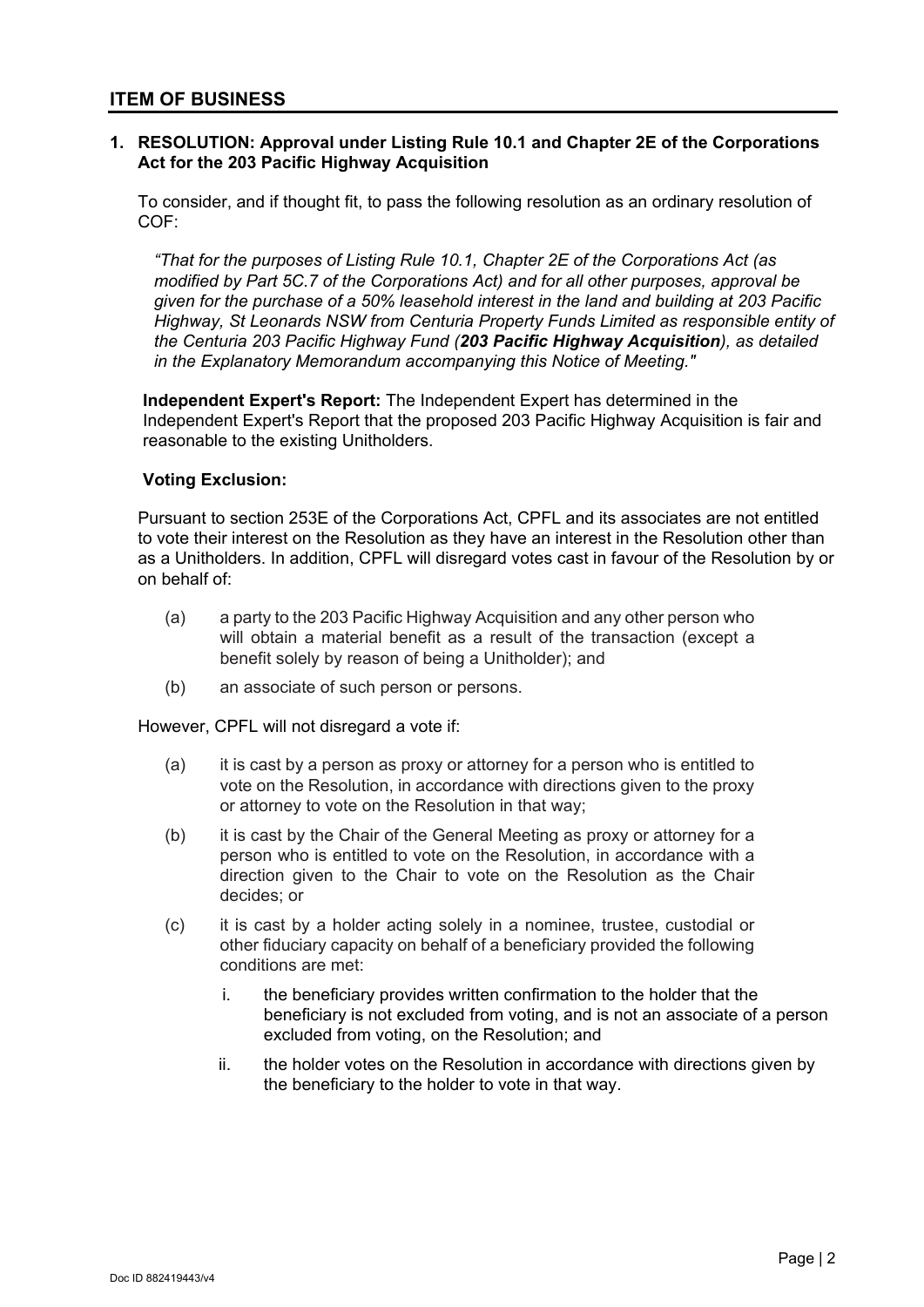#### **VOTING INSTRUCTIONS**

#### **Voting entitlement**

The Directors have determined that persons holding Units in COF at 7:00 pm on Wednesday, 10 November 2021 will, for the purposes of determining voting entitlements at the General Meeting, be taken to be the Unitholders of COF.

#### **How to vote**

Unitholders may vote by attending the virtual General Meeting, by proxy or by authorised representative. Please refer to the information below on how Unitholders can participate in the General Meeting.

#### **Voting by proxy**

A Unitholder who is entitled to attend and vote at the General Meeting has the right to appoint a proxy to attend and vote for them. Unitholders are strongly encouraged to complete a proxy form to appoint the Chair of the General Meeting (or other person) as their proxy and to provide specific instructions on how the Unitholder's vote is to be exercised on the Resolution. Your appointed proxy must follow your instructions. If a person other than the Chair is appointed as proxy, the proxy will revert to the Chair in the absence of the appointed proxy holder's attendance at the General Meeting. The proxy does not have to be a Unitholder of COF.

Unitholders holding two or more Units can appoint either one or two proxies. Where two proxies are appointed, the appointing Unitholder can specify the number of votes or the proportion of the Unitholder's votes they want each proxy to exercise. If no number or proportion is specified, each proxy may exercise half of the Unitholder's votes. Neither proxy may vote on a show of hands.

Corporate Unitholders must provide COF with satisfactory evidence of the appointment of any corporate representative prior to the commencement of the General Meeting.

A proxy can be either an individual or a body corporate. Should you appoint a body corporate as your proxy, that body corporate will need to ensure that it:

- (a) appoints an individual as its corporate representative to exercise its powers at meetings; and
- (b) provides COF with satisfactory evidence of the appointment of its corporate representative prior to commencement of the General Meeting.

The Chair of the General Meeting is deemed to be appointed to act as proxy in respect of a signed proxy that is returned and which does not contain the name of a proxy. In addition, if you direct your proxy how to vote and your nominated proxy does not attend (virtually) the General Meeting, or attends (virtually) but does not vote, on a poll on the Resolution, the Chair will act in place of the nominated proxy and vote in accordance with any instructions.

If you received this Notice of Meeting by post, a proxy form and a reply paid envelope are enclosed with this Notice of Meeting. If you are accessing this Notice of Meeting online, a proxy form and a reply paid envelope are enclosed with the letter you received dated 18 October 2021 that contains information regarding how to access this Notice of Meeting online. If you wish to appoint two proxies, please obtain an additional form from the Registry or make a photocopy of the enclosed proxy form. To be effective, a duly completed proxy form and, if the proxy form is signed by the Unitholder's attorney, the power of attorney or other authority under which the proxy form is signed or a certified copy of the power of attorney or relevant authority must be received at the Registry at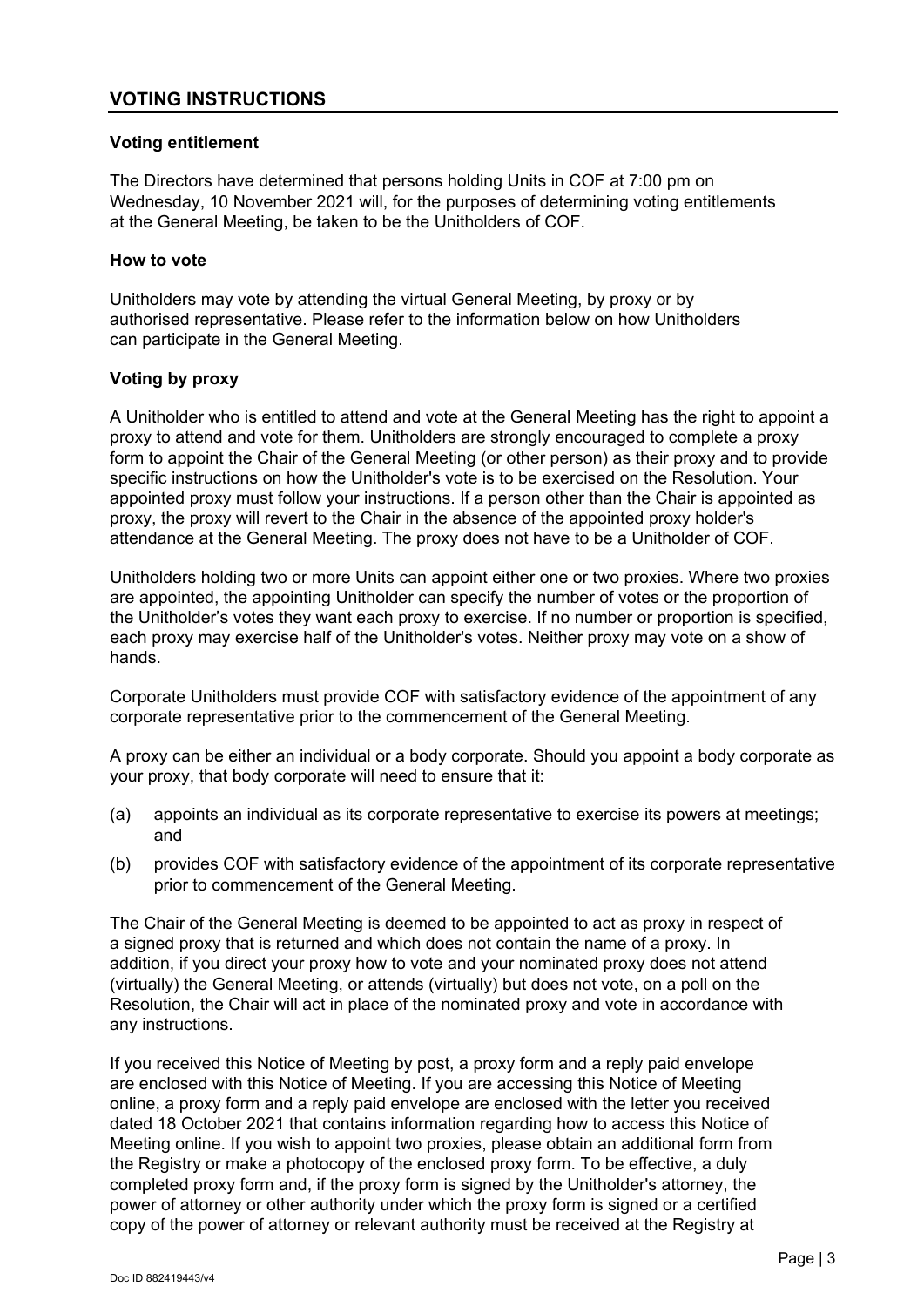least 48 hours before the start of the General Meeting (being no later than 10:30 am (AEDT) on Wednesday, 10 November 2021).

Proxies may be returned to the Registry as follows:

#### **Online**:

[https://www.votingonline.com.au/cofgm2021](https://protect-au.mimecast.com/s/bh21C2xZVvi66Bq1HnKrRi?domain=votingonline.com.au)

#### **By mail** to:

GPO Box 3993, Sydney NSW 2001 (a reply paid envelope is enclosed)

#### **By facsimile** to:

+61 2 9290 9655

#### **In person** to:

Boardroom Pty Limited Level 12, 225 George Street, Sydney NSW 2000 Australia

#### **By email** to:

COF*.*Enquiry@CenturiaInvestor.com.au

*Note: original or certified copies of powers of attorney or other authorities under which a proxy*  form is signed will not be accepted by email, facsimile or online. These documents must be sent *by mail to the Registry.*

#### **Undirected proxies**

If you choose to appoint a proxy, you are encouraged to direct your proxy how to vote by marking either "For", "Against" or "Abstain" against the Resolution on the proxy form. If you do not direct your proxy how to vote, you are authorising your proxy to vote as they decide, subject to any applicable voting exclusions.

If the Chair of the General Meeting is your proxy and the appointment directs the way the Chair is to vote, the Chair must vote on a poll, and must vote as directed, on the proxy form. However, if the Chair is your proxy and you do not direct the way the Chair is to vote, then by signing and returning the proxy form you will be expressly authorising the Chair to vote as he sees fit. **The Chair intends to vote available undirected proxies in favour of the Resolution.**

#### **Voting during the General Meeting**

The General Meeting will be made accessible to Unitholders, their proxies and authorised representatives online and will include a facility for Unitholders, proxies and authorised representatives to vote and ask questions in relation to the business of the General Meeting.

Unitholders who wish to participate in the General Meeting online may do so:

- (a) From their computer, by entering the following URL into their browser: [https://web.lumiagm.com/347-044-965;](https://protect-au.mimecast.com/s/oYGBCL7r48SXRRP8UB4iPW?domain=web.lumiagm.com) or
- (b) From their mobile device by either entering the following URL in their browser: [https://web.lumiagm.com/347-044-965](https://web.lumiagm.com/350945437)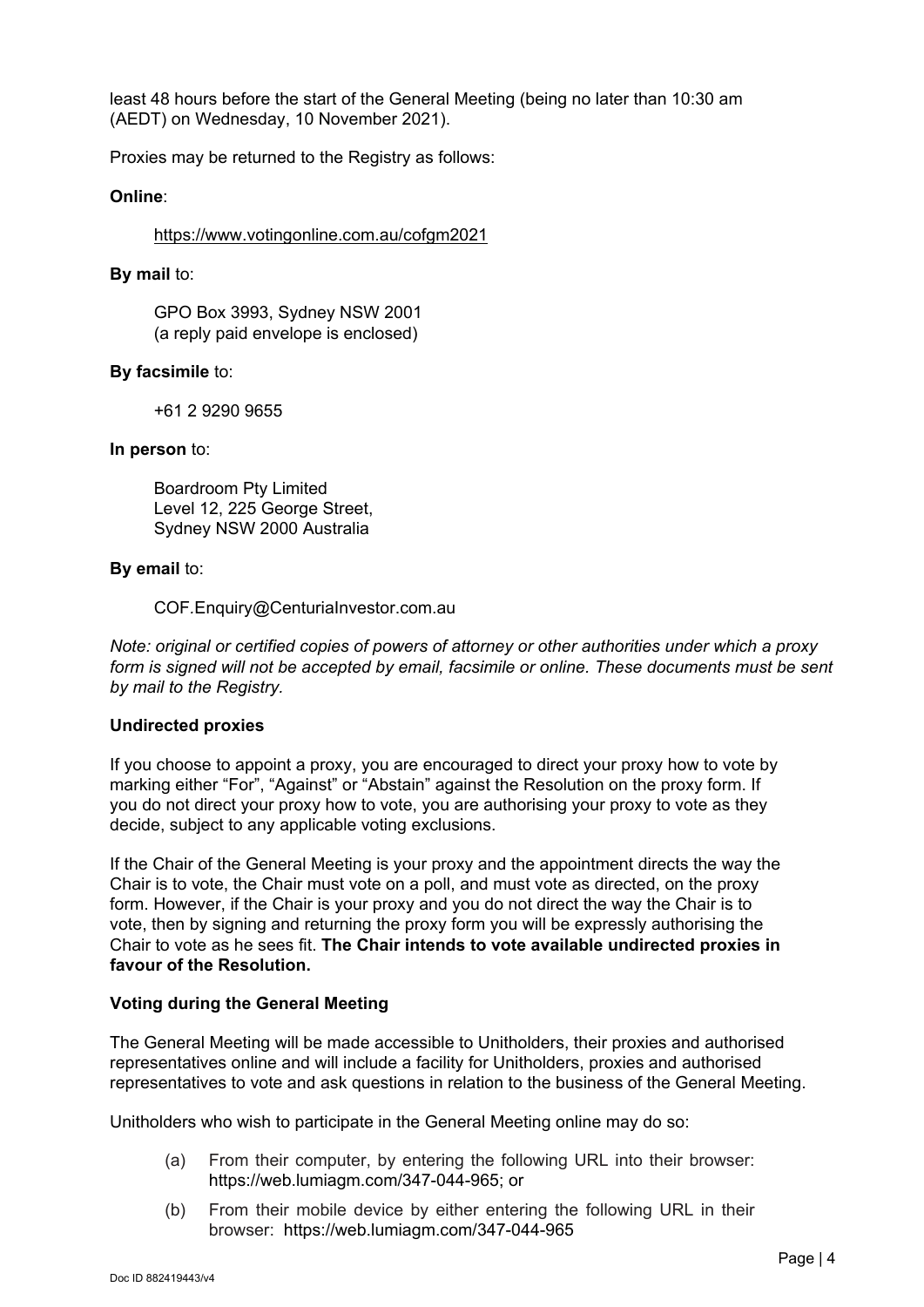If you choose to participate in the General Meeting online, you can log into the General Meeting by entering:

- (a) Your username, which is your Voter Access Code (VAC) located on your proxy form or Notice of Meeting email.
- (b) Your password, which is the postcode registered to your holding if you are an Australian Unitholder. Overseas Unitholders should refer to the user guide for their password details.
- (c) If you have been nominated as a third party proxy, please contact the Registry on 1800 182 257 or +61 9290 9689.

Attending the General Meeting online enables Unitholders, proxies and authorised representatives to ask questions and cast direct votes at the appropriate times whilst the General Meeting is in progress.

We recommend logging in to the online platform at least 15 minutes prior to the scheduled start time for the General Meeting. Online voting will be open between the commencement of the General Meeting at 10.30 am (AEDT) on Friday, 12 November 2021 and the time at which the Chair announces the closure of voting.

#### **Submitting questions**

Unitholders are encouraged to submit questions in advance of the General Meeting to COF. Questions must be submitted by emailing the Company Secretary at [anna.kovarik@centuria.com.au p](mailto:anna.kovarik@centuria.com.au)rior to the date of the General Meeting.

Unitholders will also have the opportunity to submit questions during the General Meeting in respect to the formal item of business, however it would be preferable for them to be submitted to COF in advance of the General Meeting. In order to ask a question during the General Meeting, please follow the instructions from the Chair.

The Chair will attempt to respond to the questions during the General Meeting. Unitholders are limited to a maximum of two questions each (including any submitted in advance of the General Meeting). The Chair will request prior to a Unitholder asking a question that they identify themselves (including the entity name of their Unitholding and the number of Units they hold).

#### **IMPORTANT NOTES**

#### **Quorum**

COF's constitution provides that a quorum is two Unitholders at all times during the General Meeting present in person or by proxy or, in the case of a body corporate by representative, holding at least 10% by value of Units on issue at such time prior to the date of the General Meeting as is determined by the responsible entity.

#### **Required voting thresholds**

The vote on the Resolution will be conducted by way of a poll.

On a poll each Unitholder has one vote for each \$1.00 of the value of the Units they hold.

The Resolution is an ordinary resolution and will be passed if more than 50% of the votes cast on the Resolution are in favour of it.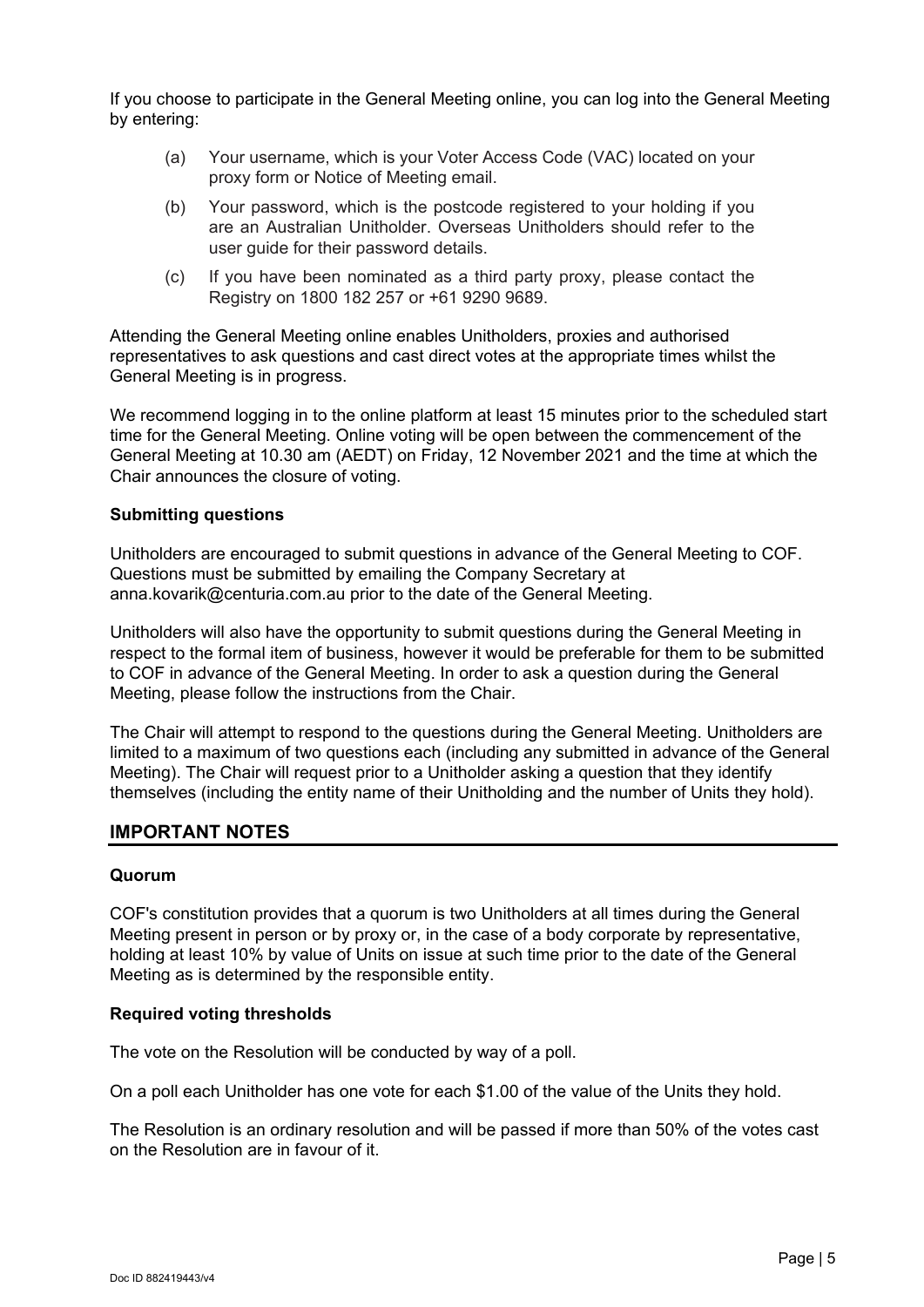#### **Technical difficulties**

The Chair has discretion as to whether and how the General Meeting should proceed if a technical difficulty arises. In exercising this discretion, the Chair will have regard to the nature of the technical difficulty, the number of Unitholders impacted and the extent to which participation in the business of the General Meeting is affected.

#### **Appointment of Chair**

The Chairman of CPFL, Mr Matthew Hardy, is to be the Chair of the General Meeting. Failing him, another person appointed by the Board will act as Chair of the General Meeting.

By order of the Board of Directors of Centuria Property Funds Limited.

A-Karainl

**Anna Kovarik**

Company Secretary

18 October 2021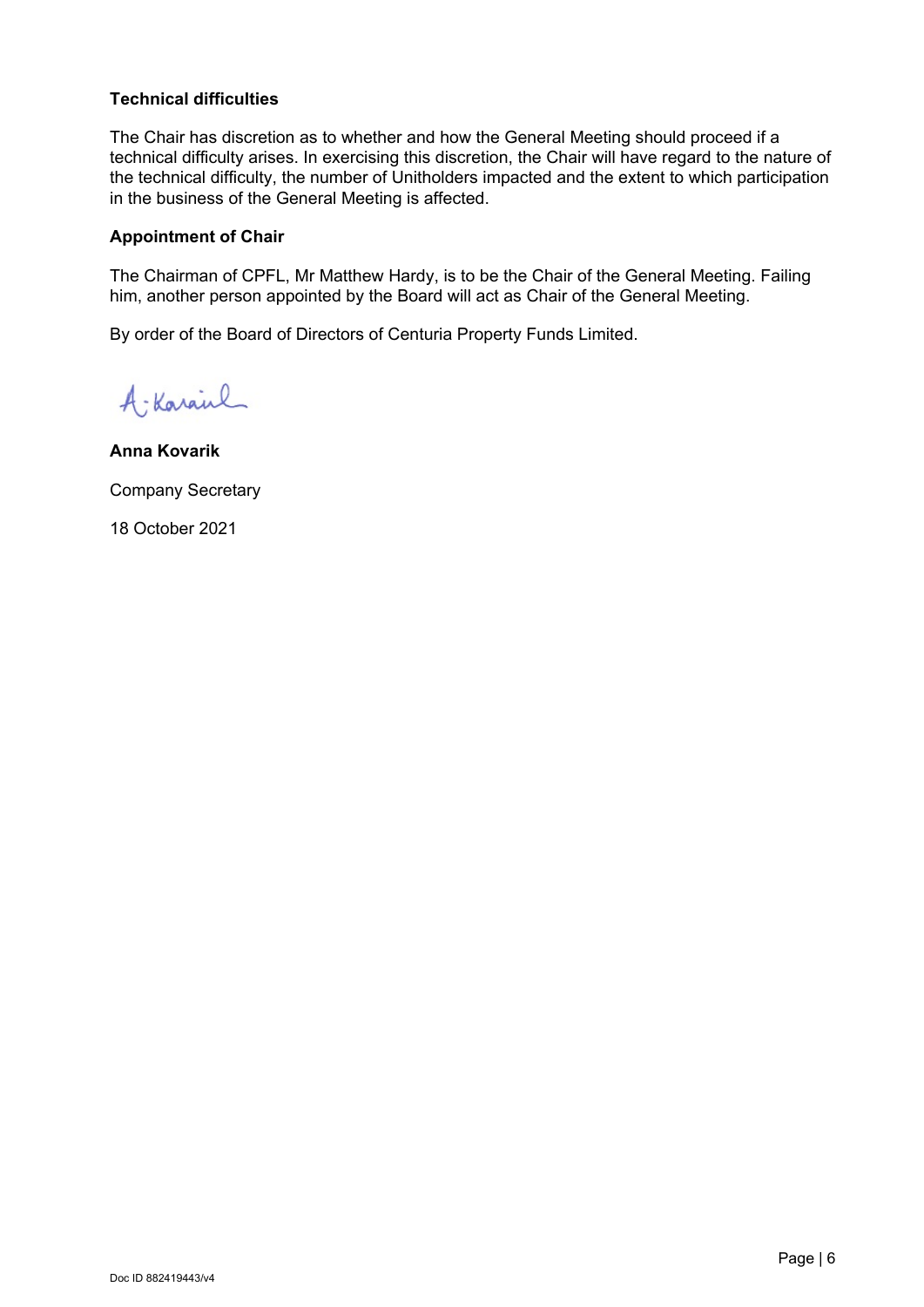#### **1. Introduction**

This Explanatory Memorandum has been prepared to provide Unitholders with information to assess the merits of the Resolution to be put to them at the General Meeting to be held virtually at 10.30am on Friday, 12 November 2021.

The Independent Expert's Report has been provided which contains an analysis as to whether the 203 Pacific Highway Acquisition from the Centuria 203 Pacific Highway Fund (an entity that is controlled by the responsible entity of COF) is fair and reasonable to the existing Unitholders whose votes are not to be disregarded.

#### **The Independent Expert has determined in the Independent Expert's Report that the proposed 203 Pacific Highway Acquisition is fair and reasonable to the existing Unitholders.**

You should read the Explanatory Memorandum, as well as the Notice of Meeting and the Independent Expert's Report (Annexure A), carefully and in their entirety before making any decisions in relation to the Resolution.

#### **2. Background**

#### <span id="page-6-0"></span>**2.1 203 Pacific Highway Acquisition**

As announced to the ASX on 6 September 2021, COF has exercised its pre-emptive rights under the Co-owners' Agreement to acquire a 50% leasehold interest in the land and building at 203 Pacific Highway, St Leonards NSW (**203 Pacific Highway Acquisition**).

COF currently owns a 50% leasehold interest in 203 Pacific Highway (through its whollyowned sub-trust, the Centuria Metropolitan Property Trust). The remaining 50% leasehold interest is owned by the Centuria 203 Pacific Highway Fund, a fixed term unlisted fund that is also managed by Centuria Property Funds Management Limited as responsible entity (**203 PH Fund**). Through the acquisition, COF will increase its interest in 203 Pacific Highway to a 100% leasehold interest.

COF and the 203 PH Fund have entered into an agreement (dated 10 September 2021) for the 203 Pacific Highway Acquisition (**Acquisition Agreement**). Completion of the 203 Pacific Highway Acquisition is conditional on:

- (a) Rail Corporation NSW, the owner of the freehold interest, who granted the leasehold interests which comprise 203 Pacific Highway, consenting to the sale pursuant to the Acquisition Agreement and the grant of a mortgage over 203 Pacific Highway to COF's mortgagee;
- (b) the COF Unitholders passing the Resolution in this Notice of Meeting; and
- (c) the unitholders in 203 PH Fund approving the sale of 203 Pacific Highway by way of an ordinary resolution.

If one or more of these conditions is not satisfied, the 203 Pacific Highway Acquisition will not proceed.

A summary of the key terms of the Acquisition Agreement is set out in section [2.7.](#page-9-0)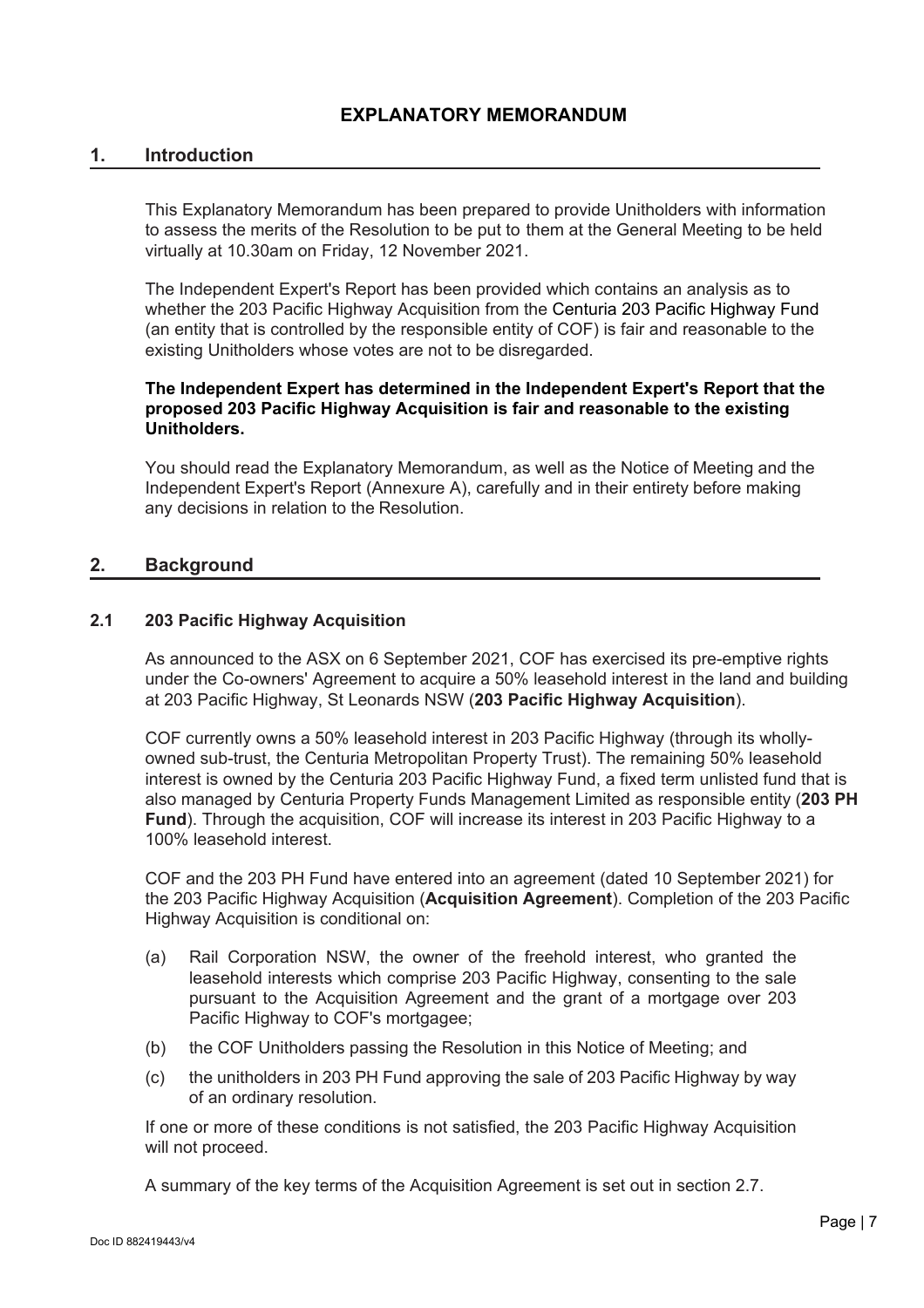A co-owners' agreement is in place in respect of 203 Pacific Highway between CPFL as responsible entityof the 203 PH Fund and The Trust Company (Australia) Limited as custodian for the 203 PH Fund and CPFL as responsible entity of the Centuria Metropolitan Property Trust and Australian Executors Trustee Limited as custodian for the Centuria Metropolitan Property Trust (**Co-Owners' Agreement**).

Under the Co-Owners' Agreement, if either party wishes to sell its leasehold interest in 203 Pacific Highway, it must give the other party notice of its intention to sell. The other party then has the right to acquire the leasehold interest in the property at a price determined by a valuer of at least 10 years standing jointly appointed by the parties.

On 20 August 2021 COF received notice from 203 PH Fund of its intention to sell its 50% leasehold interest in 203 Pacific Highway. In response, COF exercised its right to acquire that interest under the Co-Owners' Agreement.

In accordance with the Co-Owners Agreement, the parties agreed to appoint Colliers to undertake the valuation of [2](#page-7-0)03 Pacific Highway<sup>2</sup>. Colliers valued the interest of 230 PH Fund at \$68 million and accordingly COF has agreed to acquire the property for \$68 million (**Purchase Price**).

In addition to the Purchase Price, COF will pay the 203 PH Fund by way of settlement adjustment an amount equal to any costs incurred by the 203 PH Fund between the date of the Acquisition Agreement and completion for capital expenditure on the property that is agreed by the parties (**Settlement Adjustment**). The Settlement Adjustment is determined on a dollar for dollar basis, meaning any amount paid by COF in addition to the Purchase Price will equal the exact amount that has been incurred by the 203 PH Fund, for the benefit of COF, for capital expenditure on the property.

Given COF currently owns a 50% leasehold interest in the property and is aware of the capital works required on the property and the forecasted capital expenditure, COF expects that the 20[3](#page-7-1) PH Fund will incur an amount of approximately \$200,000<sup>3</sup> for capital expenditure between the date of the Acquisition Agreement and completion.

#### **2.2 203 Pacific Highway**

203 Pacific Highway is an A-grade office building completed in 2000 and located over the St Leonards Railway Station in the centre of the St Leonards business precinct approximately four kilometres north of the Sydney CBD.

The site area of the property is approximately 4,690 square metres, with the building providing 11,735 square metres of net lettable area comprising 11 upper office levels with 7 retail tenancies on the ground floor and secure basement parking for 151 cars.

203 Pacific Highway is currently 99.3% occupied and has a weighted average lease expiry (WALE) by income of 3.9 years<sup>[4](#page-7-2)</sup>.

<span id="page-7-0"></span><sup>2</sup> Colliers was appointed jointly by COF, 203 PH Fund and BDO as the Independent Expert. See section [3.4](#page-11-0) for more information on the process for appointing Colliers and ASIC's views on the appointment of Colliers.

<span id="page-7-1"></span><sup>3</sup> This cost represents the 203 PH Fund's contribution towards the pre-payment for lift components that will be delivered after completion of the Acquisition Agreement.

<span id="page-7-2"></span><sup>4</sup> As at 30 June 2021.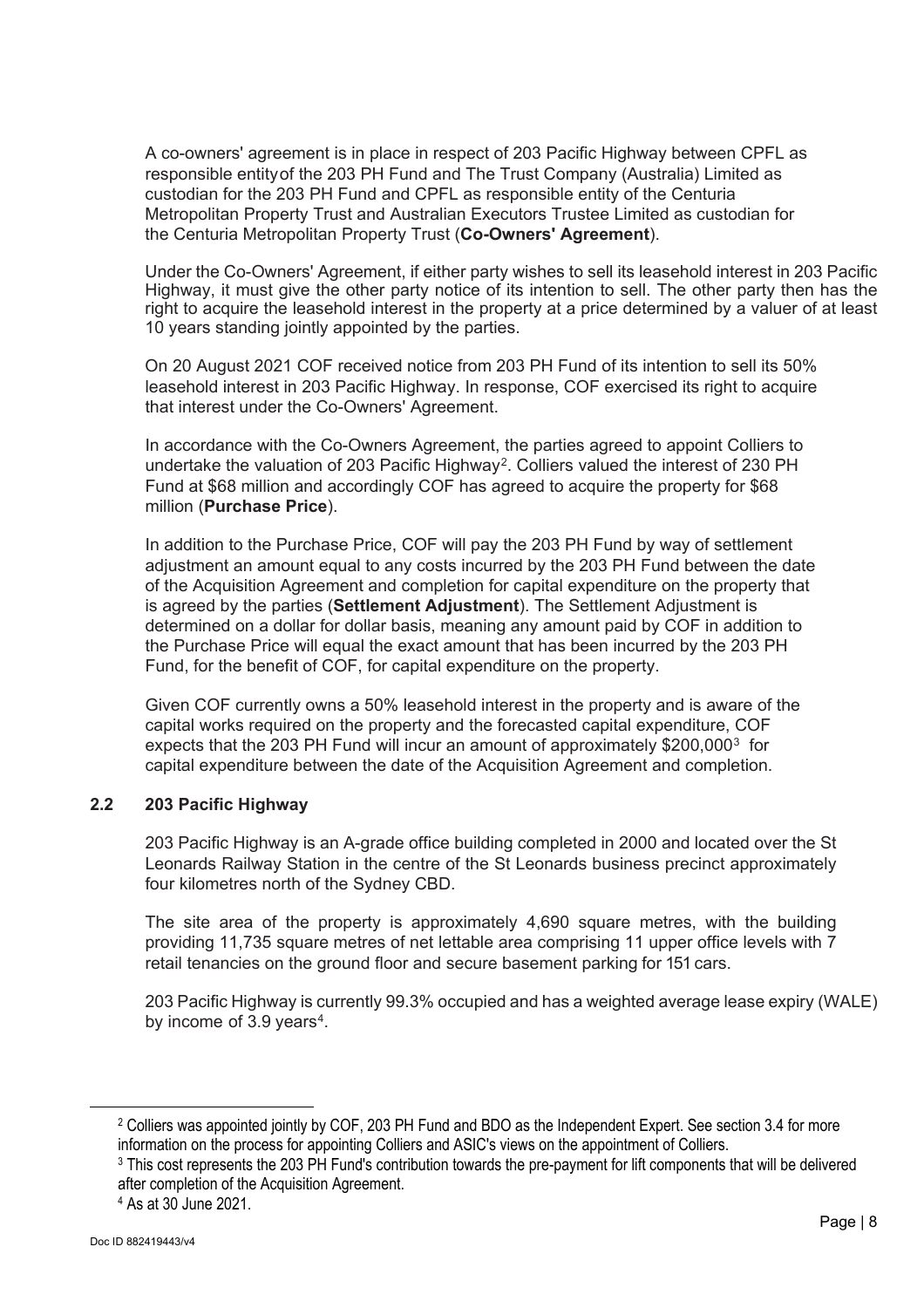#### **2.3 Strategic rationale for acquiring 203 Pacific Highway**

The 203 Pacific Highway Acquisition presents the following strategic benefits for COF:

- (a) it is an on strategy acquisition in a market where COF has substantial existing experience;
- (b) the building provides high quality office accommodation with good levels of natural light and views;
- (c) the acquisition consolidates COF's interest in a high performing existing asset in an established metropolitan office market;
- (d) the acquisition enhances COF's portfolio diversification; and
- (e) St Leonards is set to benefit from improving transport infrastructure, notably the Crows Nest metro station set to be completed in 2024.

#### **2.4 Funding the 203 Pacific Highway Acquisition**

Existing debt facilities will be used to fund the 203 Pacific Highway Acquisition.

#### <span id="page-8-4"></span>**2.5 Financial impact of the 203 Pacific Highway Acquisition**

The following table outlines the financial impact on COF of approving the 203 Pacific Highway Acquisition.

|                               | <b>Resolution Passed</b> | <b>Resolution not passed</b> |
|-------------------------------|--------------------------|------------------------------|
| Forecast FY22 FFO per unit    | $18.0$ cpu <sup>5</sup>  | $17.6$ cpu <sup>3</sup>      |
| Forecast FY22 DPU             | $16.6$ cpu <sup>3</sup>  | $16.6$ cpu <sup>3</sup>      |
| Proforma NTA                  | $$2.44^6$                | \$2.45 <sup>7</sup>          |
| Proforma Gearing <sup>8</sup> | 33.7%                    | 31.5%                        |

#### **2.6 Why are COF unitholders being asked to vote?**

For the purposes of Listing Rule 10.1, the 203 PH Fund is considered to be a related party of COF by virtue of the fact that it has the same responsible entity as COF. Accordingly, the 203 Pacific Highway Acquisition is an acquisition which requires Unitholder approval under Listing Rule 10.1.

Given that the 203 PH Fund is an entity that has the same responsible entity as COF, the 203 Pacific Highway Acquisition also requires Unitholder approval pursuant to Chapter 2E of the Corporations Act (as modified by Part 5C.7 of the Corporations Act). Consequently, the Resolution seeks Unitholder approval under Listing Rule 10.1 and Chapter 2E of the Corporations Act (as modified by Part 5C.7 of the Corporations Act) for the 203 Pacific

<span id="page-8-0"></span><sup>5</sup> As per the reaffirmed guidance in the Investor Presentation for the 203 Pacific Highway Acquisition and Entitlement Offer announced on the ASX on 6 September 2021. Guidance is subject to unforeseen circumstances and material changes in operating conditions.

<span id="page-8-1"></span><sup>6</sup> As at 30 June 2021.

<span id="page-8-2"></span><sup>7</sup> As at 30 June 2021.

<span id="page-8-3"></span><sup>&</sup>lt;sup>8</sup> Gearing is defined as total borrowings less cash divided by total assets less cash and goodwill.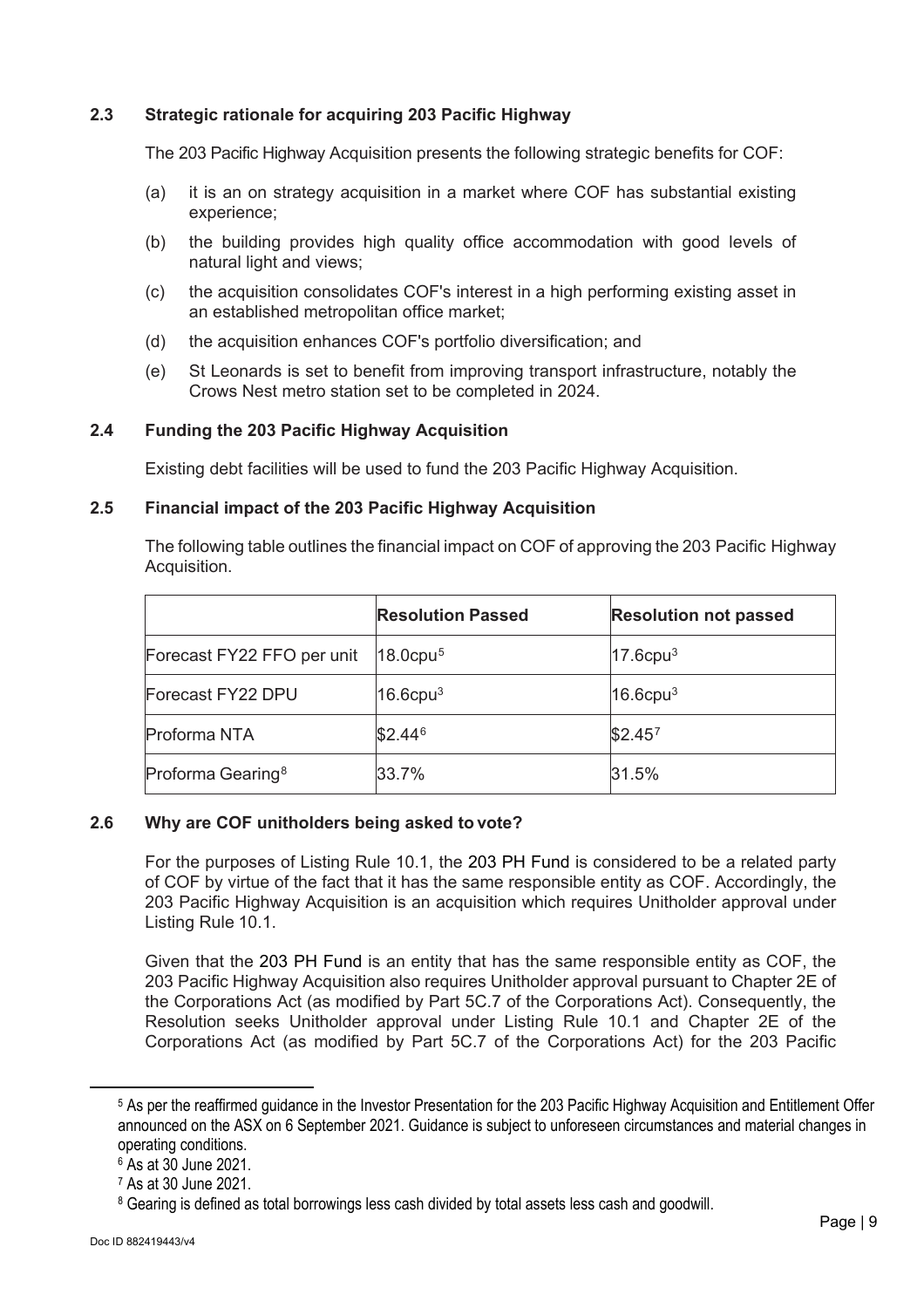Highway Acquisition.

#### <span id="page-9-0"></span>**2.7 Summary of the Acquisition Agreement**

On 10 September 2021, the Trust Company (Australia) Limited as custodian for the 203 PH Fund (**Vendo**r) and COF, through a wholly-owned sub-trust (**Purchase**r), entered into the Acquisition Agreement pursuant to which the Purchaser agreed to acquire a 50% leasehold interest in 203 Pacific Highway for \$68 million plus the Settlement Adjustment. The key terms of the Acquisition Agreement are as follows:

- (a) The purchase price for the 50% leasehold interest being acquired is \$68 million with a 5% deposit payable on exchange of the Acquisition Agreement.
- (b) The Acquisition Agreement will be subject to the following conditions precedent:
	- i. the owner of the freehold interest, who granted the leasehold interests which comprise 203 Pacific Highway, consenting to the sale pursuant to the Acquisition Agreement and the grant of a mortgage over the property to the Purchaser's mortgagee;
	- ii. the COF Unitholders passing the Resolution the subject of this Notice of Meeting; and
	- iii. the unitholders in the 203 PH Fund resolving to approve the sale by way of an ordinary resolution.
- (c) If all of the conditions precedent are not satisfied by 28 February 2022, either party may terminate the Acquisition Agreement and the deposit (and interest) will be refunded to the Purchaser.
- (d) The Acquisition Agreement is due to complete on the date that is the latest of:
	- i. the 28th day after the date of the Acquisition Agreement;
	- ii. the 10th day after the freehold owner consents to the sale; and
	- iii. the 10th day after the last of the unitholder approvals referred to above is given.
- (e) The 50% leasehold interest is being purchased subject to the existing leases of the property.
- (f) The Purchaser on completion of the Acquisition Agreement must pay to the Vendor by way of settlement adjustment an amount equal to any capital expenditure on the property that is agreed by the parties and actually paid by the Vendor (as its contribution) after the date of the Acquisition Agreement but prior to completion<sup>[9](#page-9-1)</sup>. Otherwise there is to be no adjustment on account of outstanding incentives to tenants as the price is based on a net valuation.
- (g) The Purchaser will sign an accession of occupancy deed under a deed poll, assuming all obligations of the Vendor under the occupancy deed.
- (h) The Purchaser will sign an accession of shared services deed under a deed poll, assuming all obligations of the Vendor under the shared services deed.

<span id="page-9-1"></span><sup>9</sup> As at the date of this Notice of Meeting, the parties expect that the Vendor will pay an amount of approximately \$200,000 by way of capital expenditure (being pre-payment for lift components that will be delivered after completion).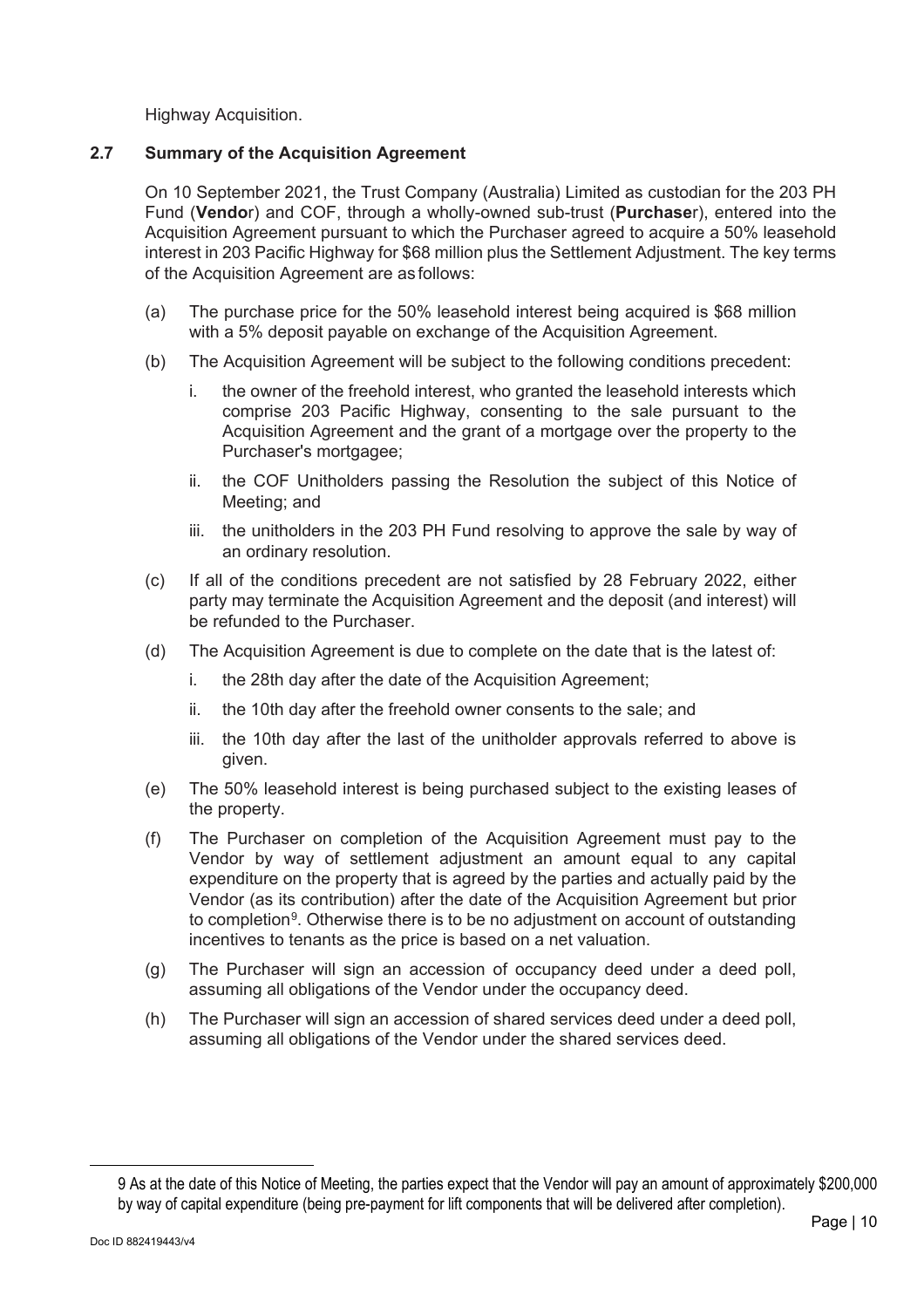#### **3. Approval under Listing Rule 10.1 and Chapter 2E of the Corporations Act for the 203 Pacific Highway Acquisition**

#### **3.1 Background**

Centuria Property Funds Limited is the responsible entity of both COF and the 203 PH Fund and therefore the entities are related parties for the purposes of the Listing Rule 10.1.1 and Chapter 2E of the Corporations Act.

The Resolution seeks approval from Unitholders to allow the Company to enter into the 203 Pacific Highway Acquisition in compliance with Listing Rule 10.1 and Chapter 2E of the Corporations Act (as modified by Part 5C.7). If Unitholders do not approve the Resolution, the 203 Pacific Highway Acquisition will not proceed. The financial effect of proceeding or not proceeding with the 203 Pacific Highway Acquisition is set out in section [2.5](#page-8-4) above.

#### **3.2 Listing Rule 10.1**

Under Listing Rule 10.1, CPFL as the responsible entity of COF must not acquire, or agree to acquire, a substantial asset from a related party of CPFL without first obtaining the approval of Unitholders.

An asset is substantial if *'its value, or the value of the consideration being paid or received by the entity for it is, or in ASX's opinion is, 5% or more of the equity interests of the entity, as set out in the latest accounts given to ASX under the listing rules'.* 

The Purchase Price to be paid by COF to acquire the remaining 50% leasehold interest in 203 Pacific Property is \$68 million, which comprises approximately 5.3% of the equity interests in COF. As a result, the 203 Pacific Highway Acquisition is an acquisition of a substantial asset from a related party.

Listing Rule 10.3 sets out a number of exceptions to Listing Rule 10.1, however none of these exceptions are relevant to the 203 Pacific Highway Acquisition. Accordingly, COF requires the approval of Unitholders pursuant to Listing Rule 10.1 in order to complete the 203 Pacific Highway Acquisition.

#### <span id="page-10-0"></span>**3.3 Independent Expert's Report**

In accordance with Listing Rule 10.5.10, a notice of meeting seeking Unitholder approval for the purposes of Listing Rule 10.1 must include a report on the 203 Pacific Highway Acquisition from an independent expert. The report must state the independent expert's opinion as to whether the transaction is fair and reasonable to the Unitholders whose votes are not to be disregarded.

COF has appointed BDO as an independent expert and commissioned it to prepare a report to provide an opinion as to whether or not the 203 Pacific Highway Acquisition from the 203 Pacific Highway Fund is fair and reasonable to the existing Unitholders whose votes are not to be disregarded for the purposes of Listing Rule 10.1.

A copy of the report dated 8 October 2021 (**Independent Expert's Report**) is annexed to this Explanatory Memorandum as Annexure A and is available on COF's website at [https://centuria.com.au/cof-nom.](https://protect-au.mimecast.com/s/f8eJC5QZY9UR3G89fzd2_Z?domain=centuria.com.au) You may also request a paper copy of the Independent Expert's Report by contacting the Company Secretary at: [Anna.Kovarik@centuria.com.au.](mailto:Anna.Kovarik@centuria.com.au)

BDO has concluded in the Independent Expert's Report that the 203 Pacific Highway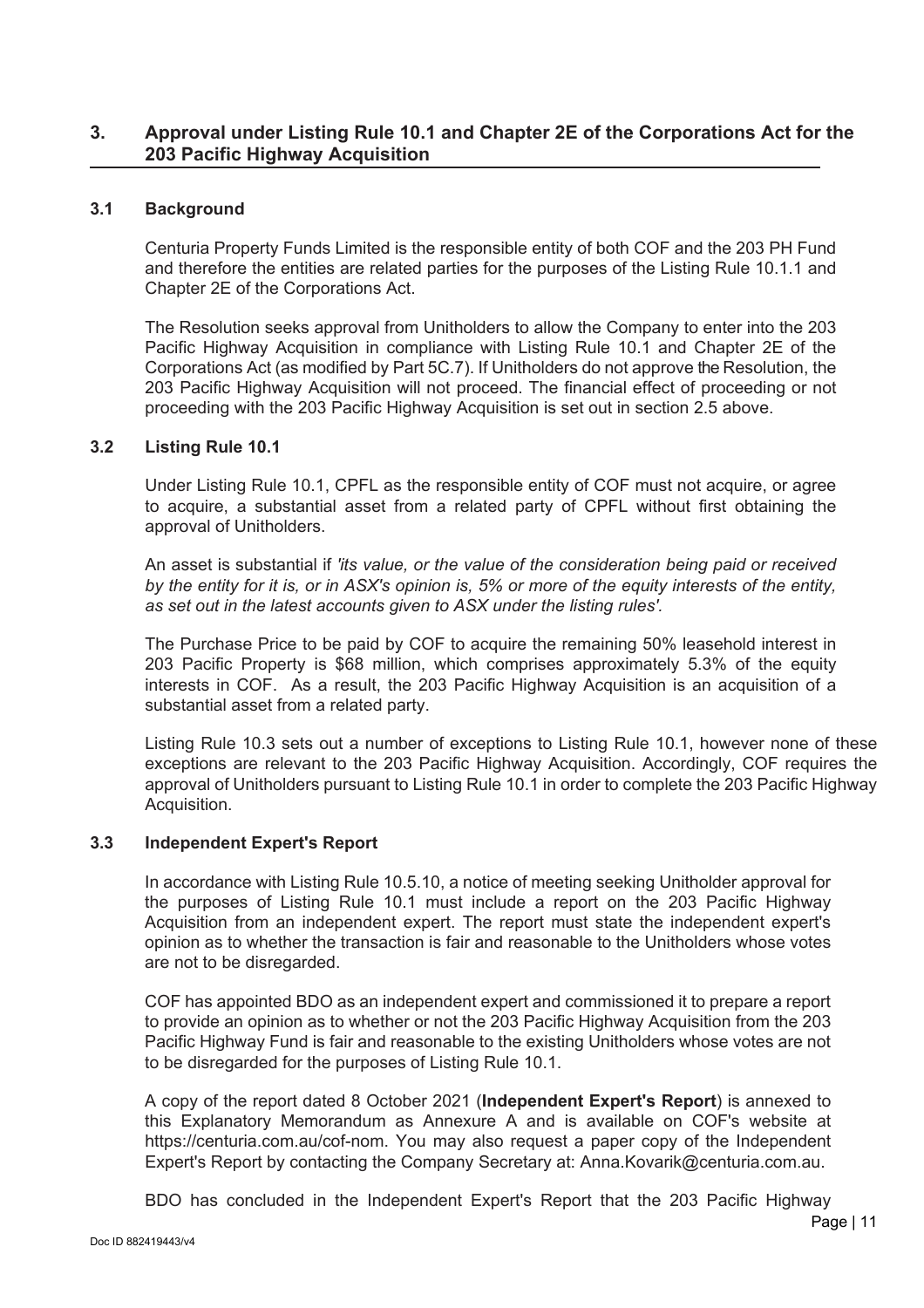Acquisition is fair and reasonable to the existing Unitholders.

The Directors recommend that Unitholders read the Independent Expert's Report in full.

#### <span id="page-11-0"></span>**3.4 Process for appointing the property valuer, Colliers**

As BDO, the Independent Expert, is not a property valuation expert, BDO required an external property valuer to undertake a valuation of 203 Pacific Highway for the purposes of the Independent Expert's Report.

As noted above, under the Co-Owners' Agreement, should either COF or the 203 PH Fund wish to sell their leasehold interest in 203 Pacific Highway, the other party has a right to acquire the leasehold interest at a price determined by a valuer of at least 10 years standing jointly appointed by the parties.

In accordance with the Co-Owners Agreement, COF and the 203 PH Fund nominated Colliers to be appointed to undertake the valuation of 203 Pacific Highway. Before agreeing to appoint Colliers, COF asked BDO if BDO was comfortable with Colliers' independence, experience and whether BDO was comfortable to jointly engage Colliers with COF and the 203 PH Fund (in order to satisfy the requirements of the Co-Owners Agreement). BDO confirmed it was comfortable on these matters and Colliers was jointly engaged by BDO, COF and the 203 PH Fund.

To ensure the independence of Colliers, a protocol was established by COF and the 203 PH Fund under which any communications with Colliers (including the engagement terms) was managed by Anna Kovarik, Group Chief Risk Officer of Centuria Capital Limited, and BDO, independent of both COF and the 203 PH Fund. In order to maintain the independence of Colliers and in accordance with this protocol, Colliers was instructed to correspond only with BDO and Ms Kovarik.

We note that ASIC has advised BDO and COF that it does not consider the terms of Collier's engagement to be consistent with the guidance in *ASIC Regulatory Guide 112 – Independence of experts* and that a best practice approach would have involved BDO procuring its own property valuer.

BDO states in its Independent Expert's Report that it considers the approach adopted to appoint Colliers to be appropriate for the Independent Expert's Report as:

- although COF and the 203 PH Fund were involved in the identification of the property valuer, they did not at any time correspond with Colliers;
- the scope of the property valuation was prepared by Ms Kovarik, Group Chief Risk Officer of Centuria Capital Limited independent of COF and the 203 PH Fund. This scope was confirmed by BDO to be appropriate for the purposes of this IER;
- Colliers is independent of both COF and the 203 PH Fund; and
- Colliers has the required skills and expertise to prepare the valuation.

BDO states in its Independent Expert's Report that, based on the above, BDO was satisfied that the appointment of Colliers to value the property would result in an independent assessment of the market value of the property that is appropriate for the Independent Expert's Report.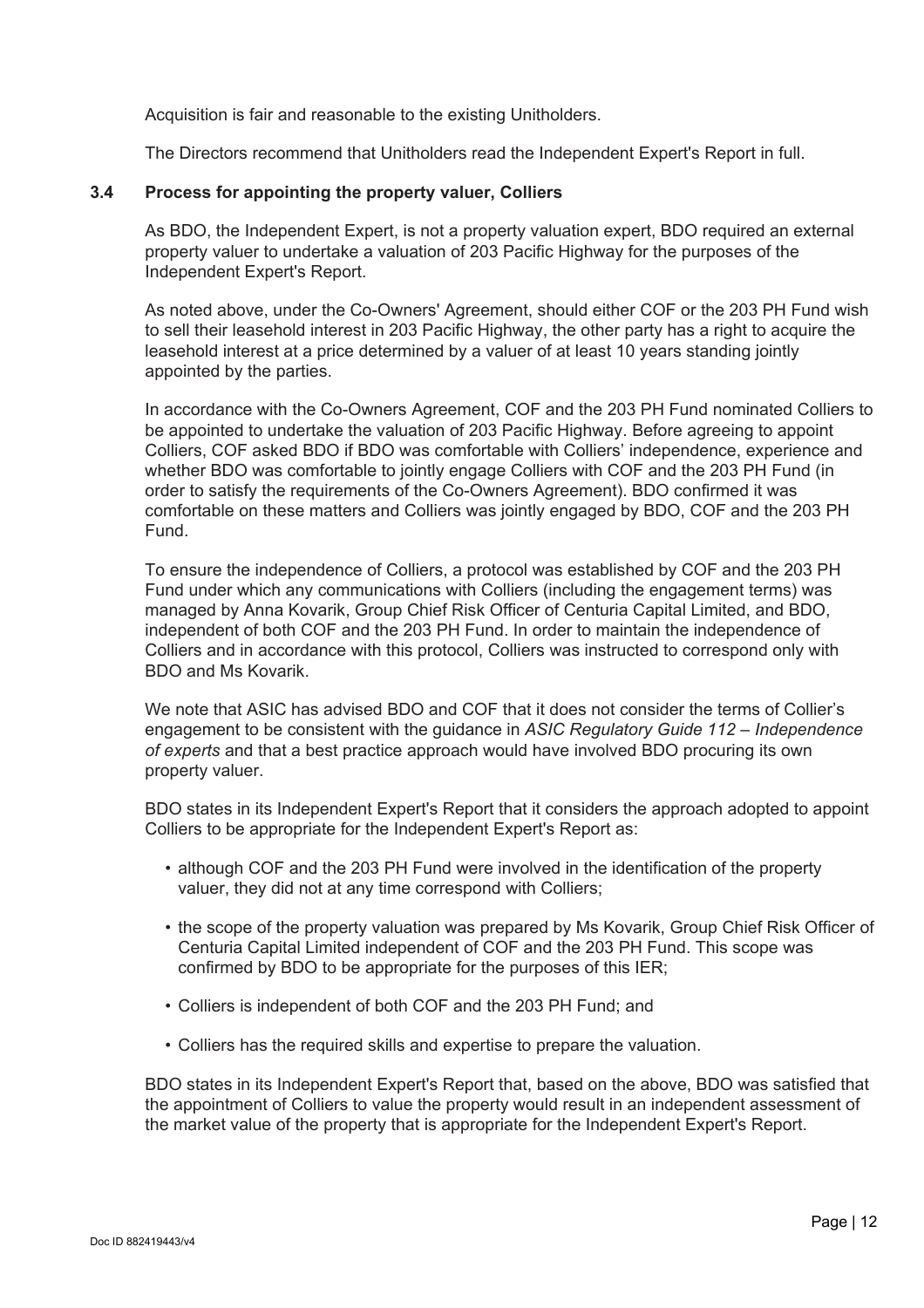#### **3.5 Chapter 2E of the Corporations Act**

Chapter 2E of the Corporations Act (as modified by Part 5C.7 of the Corporations Act) prohibits:

- (a) a responsible entity; or
- (b) an entity that the responsible entity controls; or
- (c) an agent of, or person engaged by, the responsibleentity,

from giving a financial benefit to a person described in paragraphs (a), (b) or (c) above, or a related party of such persons, unless either:

- (d) giving the financial benefit falls wholly within one of the nominated exceptions to the provisions; or
- (e) prior Unitholder approval is obtained to give the financial benefit no later than 15 months after receipt of the approval.

The proposed payment of the Purchase Price and Settlement Adjustment to the 203 PH Fund in consideration for the 203 Pacific Highway Acquisition constitutes giving a financial benefit.

CPFL controls the 203 PH Fund because it is the responsible entity of the 203 PH Fund. Accordingly, the payment of the Purchase Price and Settlement Adjustment to the 203 PH Fund by CPFL constitutes the giving of a financial benefit to a related party of CPFL for the purposes of Chapter 2E.

Under section 210 of the Corporations Act, Unitholder approval does not need to be obtained for an entity to give a financial benefit to a related party if the financial benefit were given on terms that would be reasonable in the circumstances if CPFL and the related party were dealing at arms' length or are less favourable to the related party than the terms referred to immediately above.

While the Directors have no reason to believe that the Acquisition Agreement was not entered into on arms' length terms (including because the Purchase Price was determined by a valuer and not by the parties) the Board has determined to seek Unitholder approval for the 203 Pacific Highway Acquisition pursuant to Chapter 2E of the Corporations Act (as modified by Part 5C.7) given Unitholder approval is already required under Listing Rule 10.1.

#### **3.6 Specific information required by Chapter 2E of the Corporations Act**

In accordance with section 219 of the Corporations Act, the following information is provided in relation to the 203 Pacific Highway Acquisition:

#### (a) **Identity of the related party to whom the Resolution would permit a financial benefit to be given**

The Purchase Price and Settlement Adjustment will be paid to the 203 PH Fund by COF. The parties are related parties as Centuria Property Funds Limited is the responsible entity of both the 203 PH Fund and COF.

#### (b) **Nature of the financial benefit**

The nature of the financial benefit to be provided to the 203 PH Fund is the proposed payment of the Purchase Price and Settlement Adjustment under the Acquisition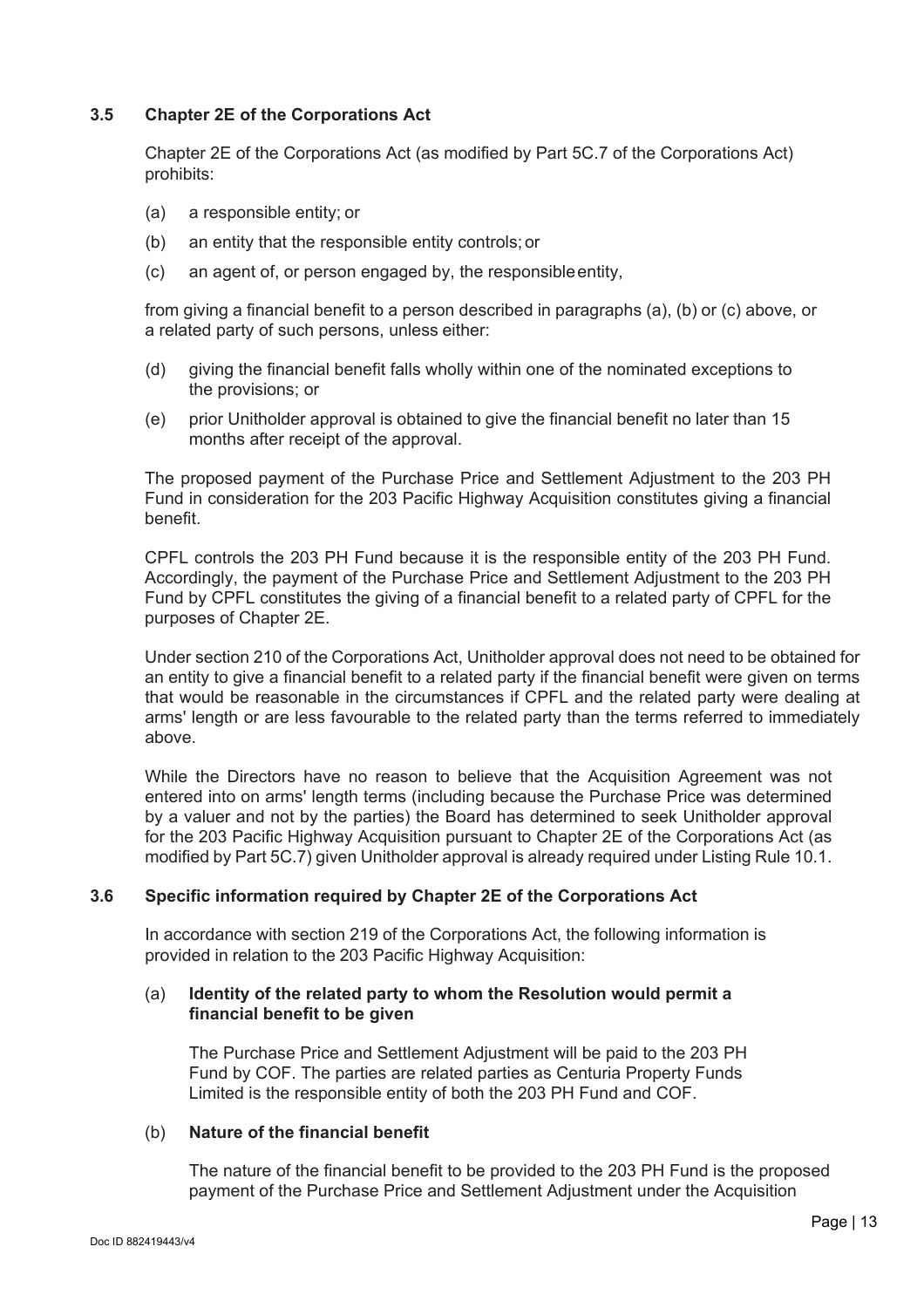Agreement. Further details of the Purchase Price and Settlement Adjustment are set out in section [2.1.](#page-6-0)

#### (c) **Valuation of the financial benefit**

The value of the consideration and the pricing methodology is set out in the Independent Expert's Report.

#### (d) **Existing relevant interests**

Except for the fact that COF and the 203 PH Fund have the same responsible entity, the 203 Pacific Highway Fund does not have any other interests in COF.

#### **3.7 Directors' recommendation**

The Directors are each directors of CPFL, the responsible entity of both COF and the 203 PH Fund. Consequently, the Directors each have an interest in the outcome of the Resolution due to the duties they owe to unitholders in each of COF and the 203 PH Fund . As a result of this interest, the Directors do not consider it appropriate to make a recommendation to Unitholders in relation to how to vote on the Resolution.

#### **3.8 Consents**

Colliers has consented:

- to being named in the Notice of Meeting and Independent Expert's Report in the form and context in which Colliers is named;
- to the inclusion of the valuation report of Colliers dated 31 August 2021 (**Valuation Report**) in the Independent Expert's Report and Notice of Meeting;
- to the inclusion of all statements by Colliers, in the form and context in which it is included in the Notice of Meeting and Independent Expert's Report (if any); and
- to the inclusion of all statements said in the Notice of Meeting and Independent Expert's Report to be based on a statement by Colliers (including all research, data or other information), in the form and context in which it is included in the Notice of Meeting and Independent Expert's Report (if any).

Colliers does not make, or purport to make, any statement in the Notice of Meeting and Independent Expert's Report other than those statements referred to above (including the Valuation Report). Apart from as set out above, to the maximum extent permitted by law, Colliers expressly disclaims and takes no responsibility for any other part of the Notice of Meeting and Independent Expert's Report. Colliers has not withdrawn its consent prior to the date of this Notice of Meeting.

BDO has consented:

- to being named in the Notice of Meeting in the form and context in which BDO is named;
- to the inclusion of the Independent Expert's Report in the Notice of Meeting;
- to the inclusion of all statements by BDO, in the form and context in which it is included in the Notice of Meeting (if any); and
- to the inclusion of all statements said in the Notice of Meeting to be based on a statement by BDO (including all research, data or other information), in the form and context in which it is included in the Notice of Meeting (if any).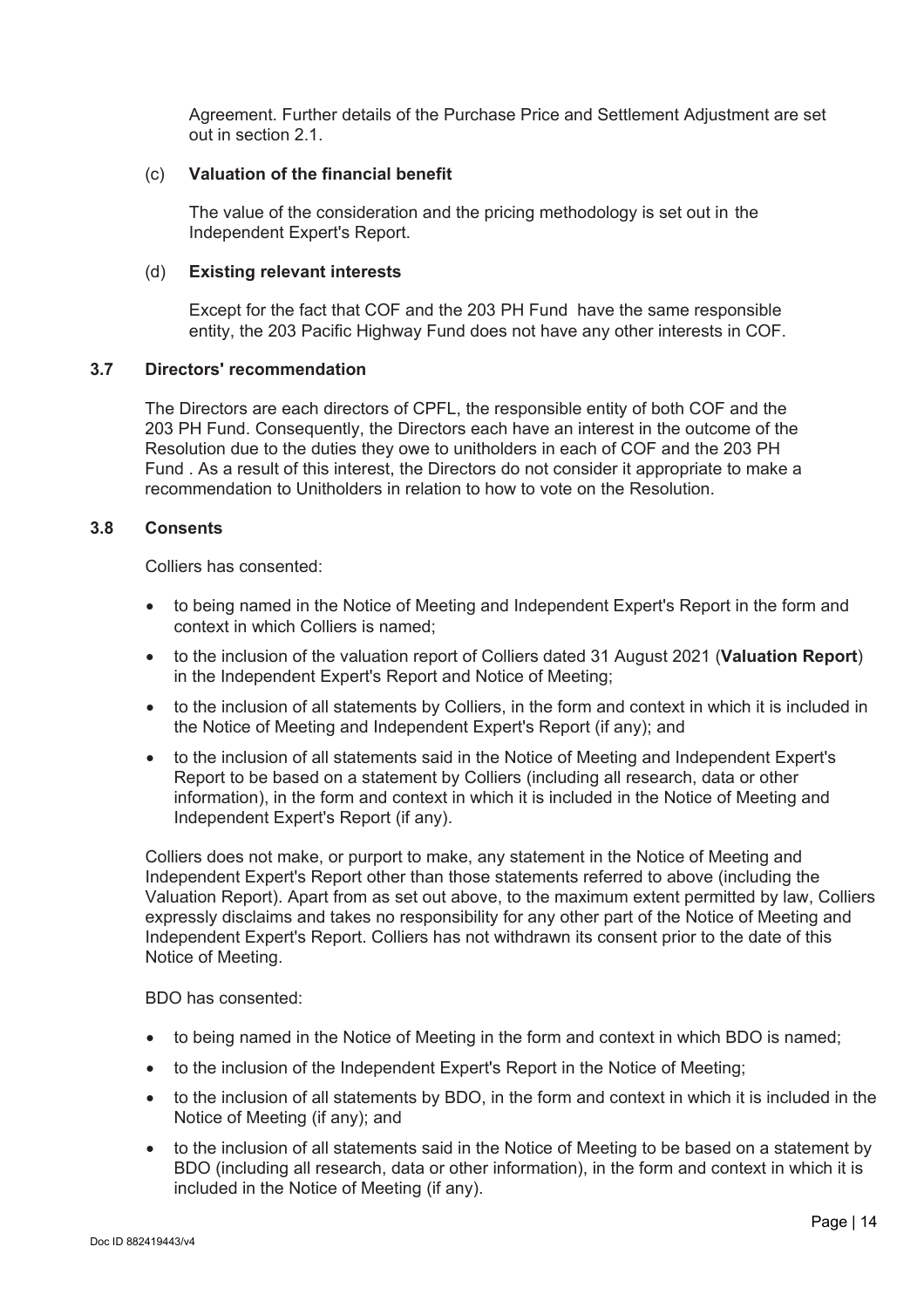BDO does not make, or purport to make, any statement in the Notice of Meeting other than those statements referred to above (including the Independent Expert's Report). Apart from as set out above, to the maximum extent permitted by law, BDO expressly disclaims and takes no responsibility for any other part of the Notice of Meeting. BDO has not withdrawn its consent prior to the date of this Notice of Meeting.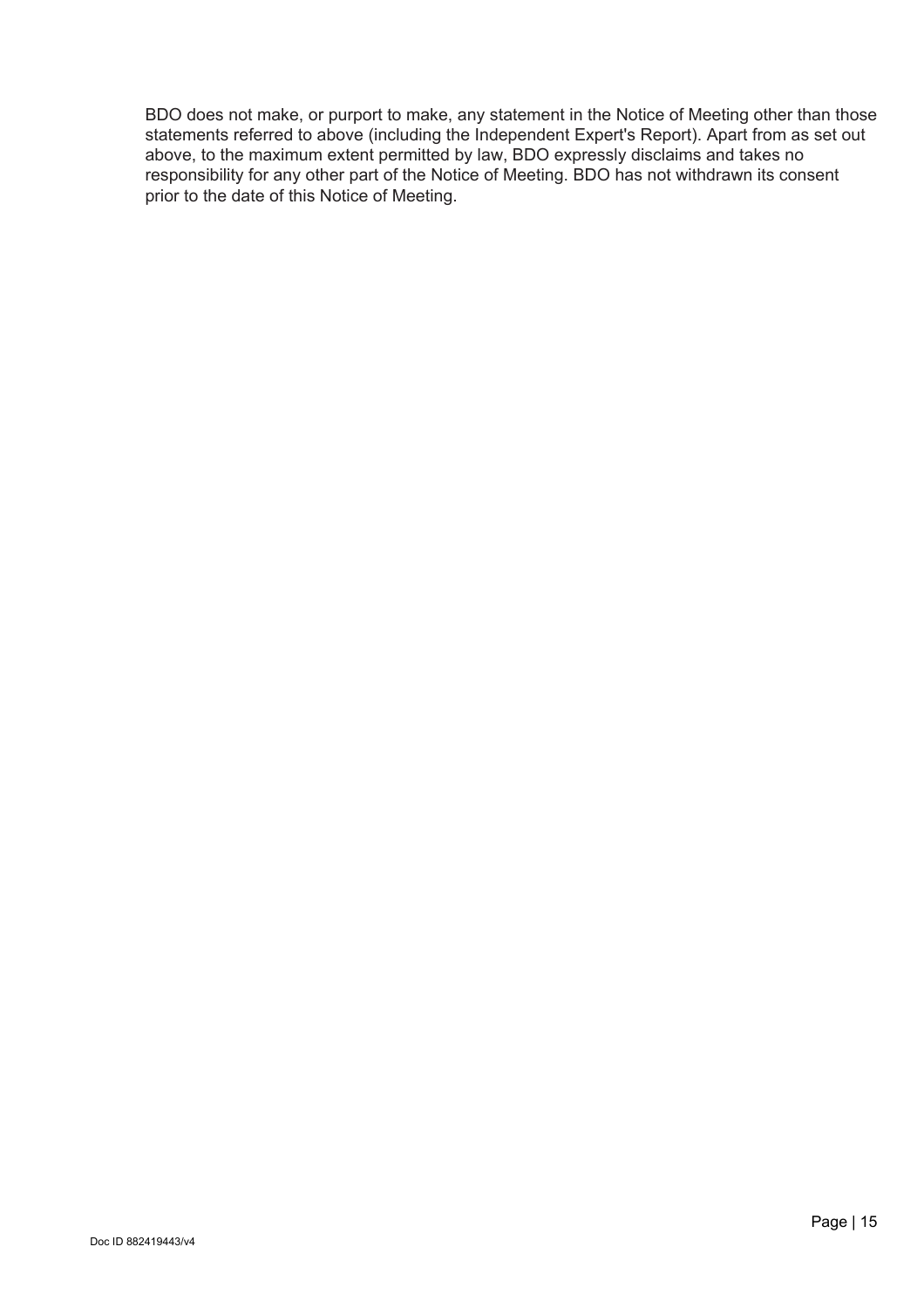## **Glossary**

In this Notice of Meeting the following words have the meanings shown:

| 203 Pacific Highway                       | the land and building at 203 Pacific Highway, St Leonards NSW.                                                                                                                                                                     |
|-------------------------------------------|------------------------------------------------------------------------------------------------------------------------------------------------------------------------------------------------------------------------------------|
| 203 Pacific Highway<br><b>Acquisition</b> | the proposed acquisition by COF of a 50% leasehold interest in<br>203 Pacific Highway from the 203 PH Fund.                                                                                                                        |
| <b>Acquisition Agreement</b>              | the contract for the sale and purchase of a 50% leasehold interest<br>in 203 Pacific Highway between COF and the 203 PH Fund dated<br>10 September 2021.                                                                           |
| <b>ASIC</b>                               | the Australian Securities & Investments Commission.                                                                                                                                                                                |
| <b>ASX</b>                                | ASX Limited ABN 98 008 624 691, and, where the context<br>requires, the financial market that it operates.                                                                                                                         |
| <b>BDO or Independent Expert</b>          | BDO Corporate Finance (East Coast) Pty Ltd ACN 050 038 170.                                                                                                                                                                        |
| <b>Board</b>                              | the board of Directors of CPFL.                                                                                                                                                                                                    |
| 203 PH Fund                               | the Centuria 203 Pacific Highway Fund ARSN 608 736 223, and,<br>where the context requires, Centuria Property Funds Limited ACN<br>086 553 639 as responsible entity of the Centuria 203 Pacific<br>Highway Fund ARSN 608 736 223. |
| <b>Chair</b>                              | the person appointed by the Board to act as Chair of the General<br>Meeting.                                                                                                                                                       |
| <b>COF</b>                                | the Centuria Office REIT ARSN 124 364 718, and, where the<br>context requires, Centuria Property Funds Limited ACN 086 553<br>639 as responsible entity of the Centuria Office REIT ARSN 124<br>364 718.                           |
| <b>Colliers</b>                           | CIVAS (NSW) Pty Limited ACN 168 282 728.                                                                                                                                                                                           |
| <b>Co-Owners Agreement</b>                | has the meaning given in section 2.1.                                                                                                                                                                                              |
| <b>Corporations Act</b>                   | the Corporations Act 2001 (Cth).                                                                                                                                                                                                   |
| <b>CPFL</b>                               | Centuria Property Funds Limited ACN 086 553 639.                                                                                                                                                                                   |
| <b>Director</b>                           | a director of CPFL.                                                                                                                                                                                                                |
| <b>Explanatory Memorandum</b>             | this explanatory memorandum.                                                                                                                                                                                                       |
| <b>General Meeting</b>                    | the general meeting of the Unitholders of COF to be held virtually<br>on Friday, 12 November 2021 at 10.30 am (AEDT).                                                                                                              |
|                                           | Independent Expert's Report the independent expert's report provided by BDO dated 8<br>October 2021, as annexed to the Explanatory Memorandum as<br>Annexure A.                                                                    |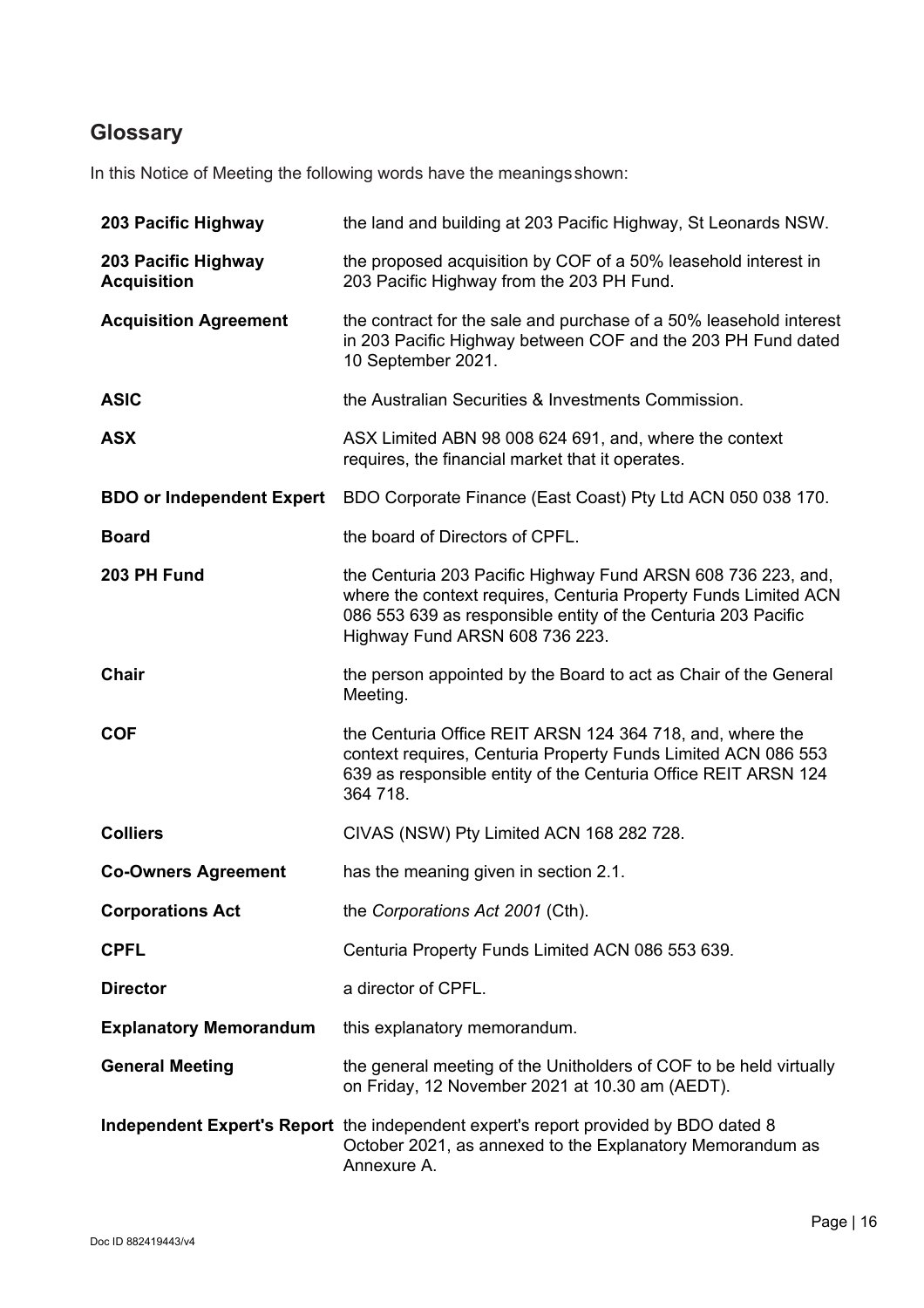| <b>Listing Rules</b>         | the listing rules of ASX.                                                                                                                                                              |
|------------------------------|----------------------------------------------------------------------------------------------------------------------------------------------------------------------------------------|
| <b>Notice of Meeting</b>     | this notice of meeting, including the Explanatory Memorandum.                                                                                                                          |
| <b>Purchase Price</b>        | the purchase price of \$68 million, to be paid together with the<br>Settlement Adjustment as consideration for the 203 Pacific<br>Highway Acquisition under the Acquisition Agreement. |
| <b>Registry</b>              | Boardroom Pty Limited ABN 14 003 209 636.                                                                                                                                              |
| <b>Resolution</b>            | the resolution set out in section 1 of the Notice of Meeting<br>proposed to be considered and, if thought fit, to be passed at the<br>General Meeting.                                 |
| <b>Settlement Adjustment</b> | has the meaning given in 2.1.                                                                                                                                                          |
| <b>Unit</b>                  | a fully paid ordinary unit in COF.                                                                                                                                                     |
| <b>Unitholder</b>            | a holder of a Unit                                                                                                                                                                     |